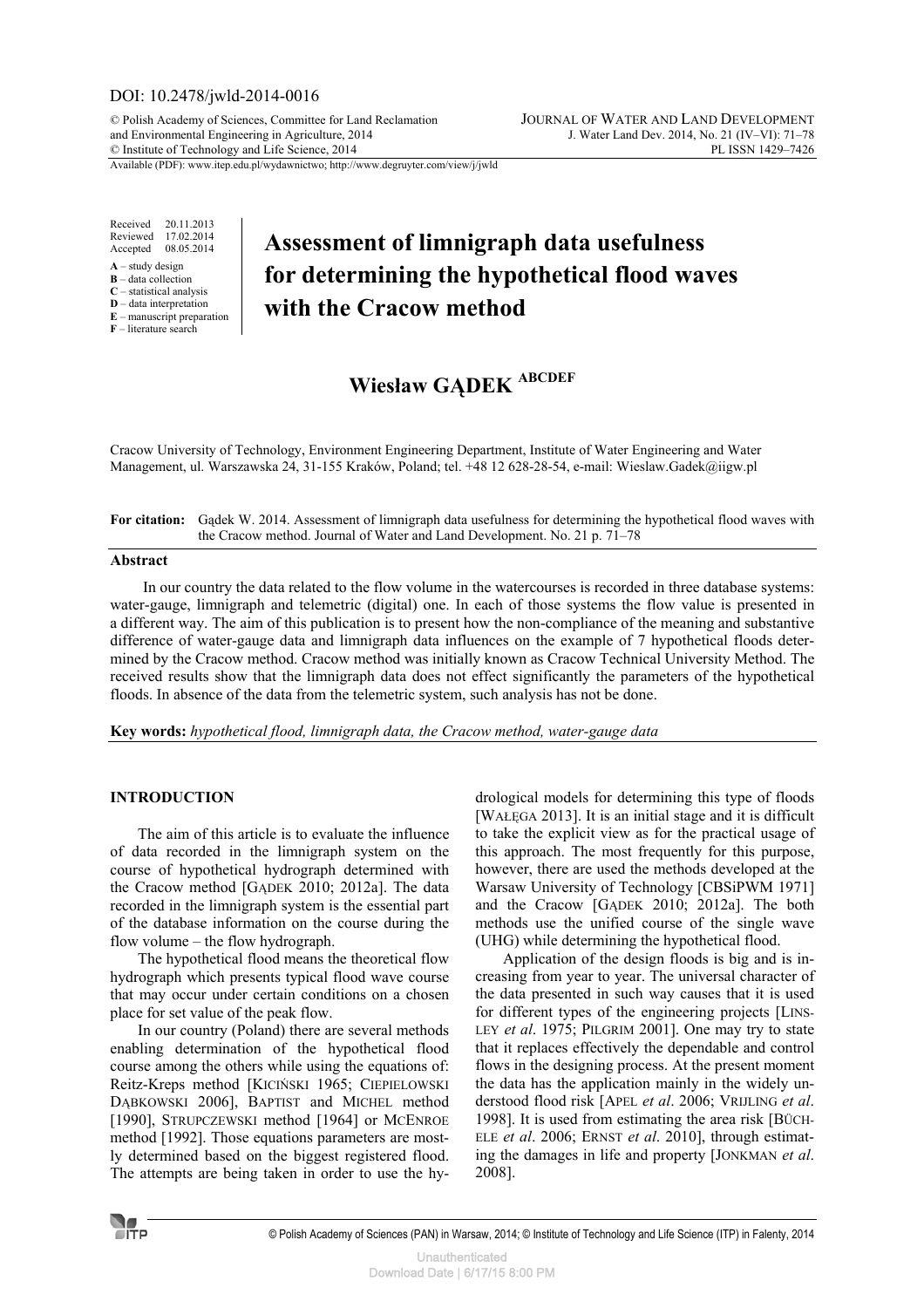Design flood waves, on the assumption, dominate over the specific flows. It is because they not only determine the level of the design flow but also they define the wave volume as well as the time in which the maximum design flow will appear. It makes the hydrologists use the different methods that are mainly connected with modelling under different statistical and dynamical assumptions for natural and urban areas [BOUGHTON, DROOP 2003; SARMA *et al.* 1973; WANG *et al*. 2006]. These actions are not done directly; they only indicate the design flood waves indirectly. Therefore, they require good standardised specification which is not available in our country [WAŁĘGA 2013]. For the control basins, it is necessary to use the methods enabling to conduct this process as simple as possible in order to obtain the most reliable parameters describing the design flood. The most important elements while determining the course and parameters of the design flood, regardless of the method accepted, are the input details i.e. hydrological data connected with the flow course in time.

Observations at the water-gauge stations are divided into so-called: periodical and continuous observations [BYCZKOWSKI 1996]. Periodical observations, to which we include ordinary and extraordinary observations, use as the basis the reading from the staff- -gauge. The ordinary observations are done mostly twice a day at 6.00 and 18.00 UCT and depending on the significance of a given station in the signalling system, in addition they may be densified with one or two times. As a result, the water level may be observed maximally on standard times at 6.00, 12.00, 18.00 and 24.00 UCT. The extraordinary observations are done in case of floods formations. The purpose of such observations is to catch the dynamics of the water level changes in the observed cross-section and if the station is classified as the signalling one the data on water level is used in the operating mode for the hydrological forecasts and the data participates in the warning system procedures. Water level reading times are subject to be densified and they are done every 3, 2 and even every 1 hour, including the night hours. This data is the fundamental source of information while developing the hydrographs of theoretical floods. Based on the recorded water levels, the water flow value is read from the flow curve. The flow hydrograph course is made while using the linear interpolation between the particular flow values.

The continuous observations consist in recording the water level changes in time in a graphical way, a device known as limnigraph is used for that purpose. The final result of such observations is the mean daily level. The flow value is established based on the determined mean level and the current flow curve. In Figure 1 there is presented the general idea of data development from the continuous observations. The mean daily level is determined from the period from 0.00 to 24.00 UCT. Taking it into consideration, the flood course, according to the foregoing rule, should be interpreted as the level or flow histogram, which is shown in Figure 2.



Fig. 1. Mean daily level for the data from the continuously recording system (limnigraph); source: own study



Fig. 2. Flow hydrograph (presented as histogram) for the data from the limnigraph system; source: own study

In addition, to this type of data it is attached the information on the level height or flow height at peak (i.e. flow maximum value) and the time of its occurrence. One should remember, however, that the peak water level has been previously considered while determining the mean daily level, therefore the peak value should be treated only as the information and not as a piece of data (Fig. 3).

A number of times, one may find, while developing the data, that the data from limnigraph system is treated as the periodical data (i.e. determined based on the staff-gauge), and it is an obvious mistake. If there is a necessity to have the graphical form of the limnigraph data presented in the form of traditional hydrograph, the particular flow values should be assigned to the hour 12.00 UCT and not as in the record of the historical database IMGW PIB to 6.00 UCT. In the Figure 4, the correct presentation form of this type of data is shown in the traditional layout of the flow hydrograph. One should remember that in such flow hydrograph, the peak flow, read from the extraordinary time of observation, is not considered and the volume of such flood is always smaller than the volume calculated for the flow hydrograph presented in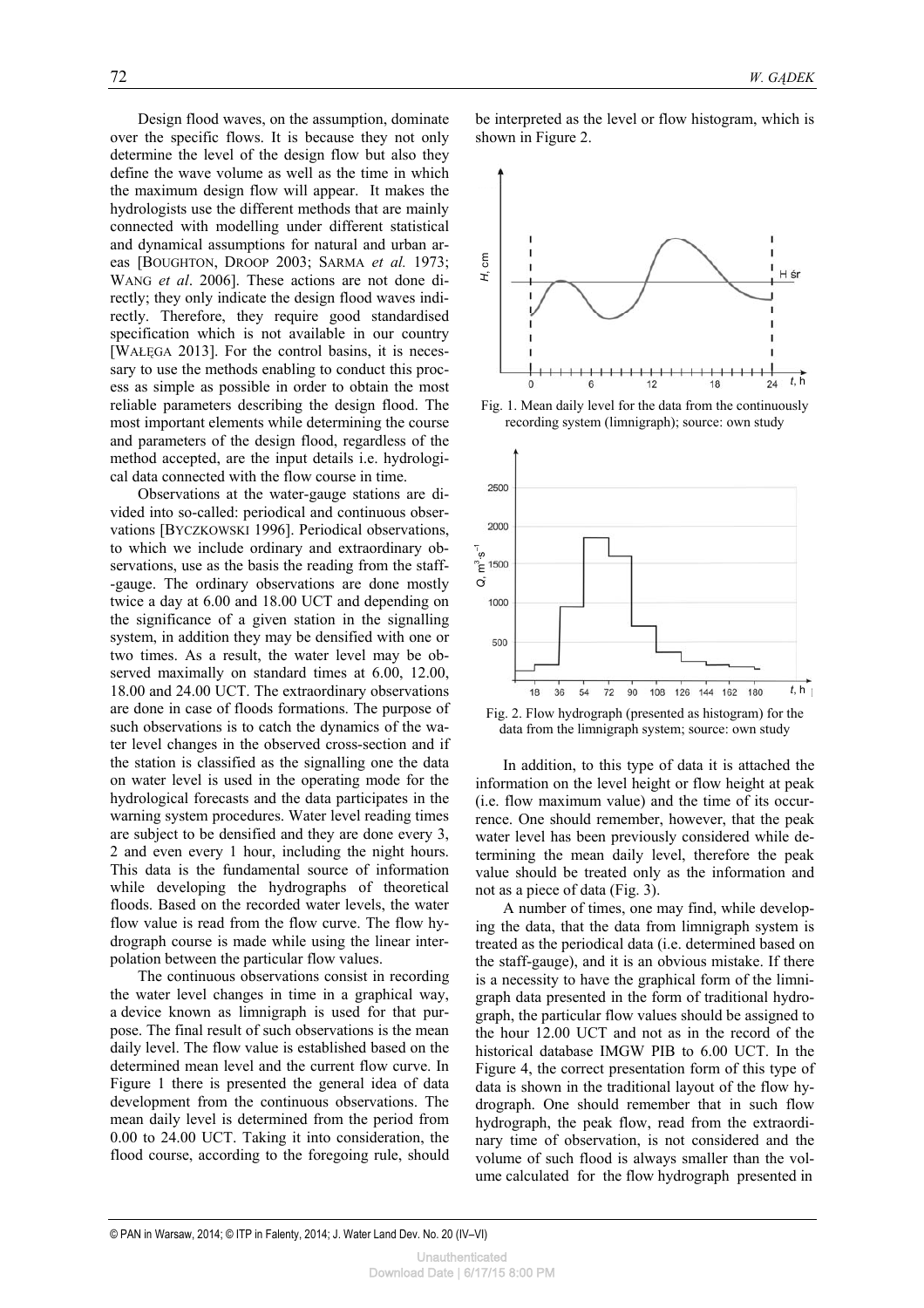

Fig. 3. Flow hydrograph with reference to the information on peak flow and its time of occurrence for the data from the limnigraph system; source: own study



Fig. 4. Flow hydrograph presented in the traditional graphical layout (dashed line); source: own study





the form of histogram. This type of hydrograph is used for the assessment of the rising and declining curve behaviour for the flood data.

In most cases, the data recorded in the limnigraph system is shown in the graphical layout as in the Figure 5, i.e. with reference to the flow peak values and the particular values are assigned to the hour 6.00 UCT. These are the rules which are applied while presenting the data recorded in the water-gauge system. Hence, in such approach to the graphical data presentation we have the combination of two completely different principles: traditional flow hydrograph with the flow mean values. From the formal point of view it is a mistake which leads to distort the course during the runoff process from the river catchment and to raise the flood volume in relation to the flow presentation in the flow histogram layout.

### **ANALYSIS OF LIMNIGRAPH DATA USED FOR COMPARISONS**

For the influence assessment of the flow hydrograph for the limnigraph data treated for water-gauge data purposes, 8 water-gauge cross-sections were selected. For these cross-sections the data from both water-gauge and limnigraph systems was available. To assess the data usefulness for conducting the implied analyses, the verification has been carried out concerning the conformity of the limnigraph data record as the flow values determined from the water mean level. It is also necessary to remember about one more rule i.e. the limnigraph data refers to the whole hydrological year, in case of the device failure (limnigraph) or any other reasons disenabling to average the water levels, the flow value determined on the water level from 6.00 UTC is entered to the historical database IMGW PIB. Therefore, having at disposal the limnigraph data for a given flood, there are four possible types of data presentation:

- a) all data is recorded in the limnigraph system,
- b) rising part is recorded in the limnigraph system and declining part in the traditional water-gauge (mixed data of A type),
- c) rising part is recorded in the water-gauge system and declining part in the limnigraph (mixed data of B type),
- d) all data is recorded in the water-gauge system.

Unfortunately, that knowledge is obtained when both data systems are available. It is pity that in the coding system in the historical base there is no information what type of data the particular value represents. In the Table 1, there are presented the results of conducted analyses as for the information which the particular data sets showed.

As it was mentioned, 8 water-gauge sections were used for the analyses at which disposal there was the data recorded in the water-gauge and limnigraph systems. Those are the water-gauges in:

- Osielec on the Skawa river,
- Koniówka on the Dunajec river,

© PAN in Warsaw, 2014; © ITP in Falenty, 2014; J. Water Land Dev. No. 20 (IV–VI)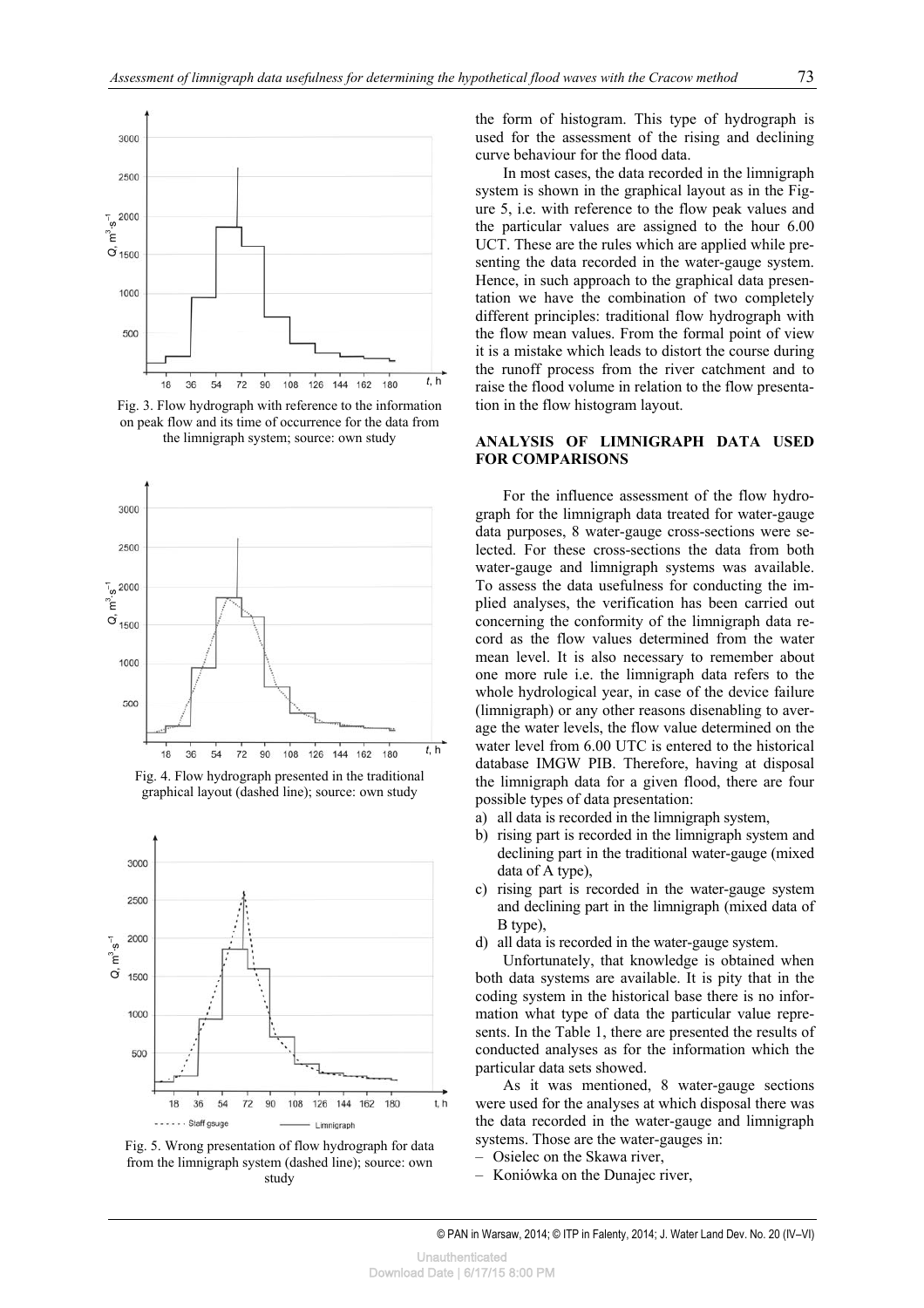|                              | Number of floods according to the data record system                                                |          |                                                     |                                                       |  |
|------------------------------|-----------------------------------------------------------------------------------------------------|----------|-----------------------------------------------------|-------------------------------------------------------|--|
| Water-<br>-gauge/<br>river   | data<br>limnigraph<br>recorded in<br>data in<br>the<br>flood rising<br>limnigraph<br>part<br>system |          | limnigraph<br>data in<br>flood<br>declining<br>part | data<br>recorded in<br>the water-<br>-gauge<br>system |  |
| Osielec/<br>Skawa            | 4                                                                                                   | 1        | 0                                                   | 3                                                     |  |
| Koniówka/<br>Dunajec         | 6                                                                                                   | $\theta$ | $\theta$                                            | $\mathbf{2}$                                          |  |
| Nowy Sacz/<br>Dunajec        | 8                                                                                                   | $\theta$ | $\theta$                                            | $\theta$                                              |  |
| Żabno/<br>Dunajec            | 1                                                                                                   | $\theta$ | $\theta$                                            | 7                                                     |  |
| Stary Sacz /<br>Poprad       | $\overline{2}$                                                                                      | $\theta$ | $\theta$                                            | 6                                                     |  |
| Nowy Sacz/<br>Kamienica      | 8                                                                                                   | $\theta$ | $\theta$                                            | $\theta$                                              |  |
| Koszyce<br>Wielkie/<br>Biała | 7                                                                                                   |          | 0                                                   | $\theta$                                              |  |
| Szczucin/<br>Vistula         | 6                                                                                                   | 0        | 0                                                   | $\mathbf{2}$                                          |  |

Table 1. Flow values recorded in the limnigraph system with reference to the water-gauge data

Source: own study.

- Nowy Sącz on the Dunajec river,
- Żabno on the Dunajec river,
- Stary Sącz on the Poprad river (Dunajec tributary),
- Nowy Sącz on the Kamienica river (Dunajec tributary),
- Koszyce Wielkie on the Biała river (Dunajec tributary),
- Szczucin on the Vistula river.

In consideration of the fact that in the water- -gauge cross-section Żabno there was recorded only one flood in the limnigraph system, this cross-section was omitted in the further calculation part. The calculations apply the Cracow method for determination of the hypothetical floods course. In this method the calculations use 8 biggest floods. In the available data, there was no mixed data of B type i.e. water-gauge data for rising part and limnigraph data for declining part. The mixed data of A type (limnigraph data for rising part and water-gauge data for declining one) occurred on the water-gauge: Osielec on the Skawa river and in Koszyce Wielkie on the Biała river.

#### **THE CRACOW METHOD IN NUTSHELL**

The Cracow method was developed in the Hydrology Department of the Institute of Water Engineering and Water Management, Cracow University of Technology in 2010. The method was presented for the first time at  $1<sup>st</sup>$  Congress of Polish Hydrologists and the method description was included in the publications [GADEK 2010; 2012a]. Cracow Method was initially known as Cracow Technical University Method.

This method requires to have in a given water- -gauge cross-section at least 8 large mono-modal floods recorded. The following assumptions are made:

- as the floods there are understood the flows which are bigger than the limit flow determined based on the initial flow  $Q_0$ . As the initial flow  $Q_0$  there is understood the flow with the elevation probability  $Q_{p=50\%};$
- particular flood hydrographs are standardised to universal unit hydrograph for which there are established: rising time  $t_k$  (h), declining time  $t_o$  (h) and flood duration time  $t_b$  (h) (basic time) being the total sum of rising and declining times  $t_b = t_k + t_o$ . The rising time is standardised irrespective of the declining time under 0–1 system.

In addition there are determined:

- linear correlation for the duration time of the flood  $t_b$  from the rising time  $t_k$ ,  $t_b = f(t_k)$  (Fig. 6A);
- linear correlation of the flood reduced volume from the reduced peak flow  $V_{\text{zred}} = f(Q_{\text{zred}}) = f(Q_{\text{max}} Q_{p=50\%}$ ). The flood reduced volume means the wave volume above the limit flow  $Q_0 = Q_p = 50\%$  (Fig. 6B).

Determination of the final hypothetical flood course is done based on:

a) development of the unified course of the single flood *UHJ*, determination as the mean one from the unified single hydrographs  $UHJ_i$ , (where *i* is subsequent number of the flood used in the calculations);



Fig. 6. Correlation of the basic time  $t_b$  from the rising time  $t_k$  for the floods included in the calculations (A) and the reduced volume  $V_{\text{zred}}$  from the reduced flow  $Q_{\text{zred}}$  (B); source: own study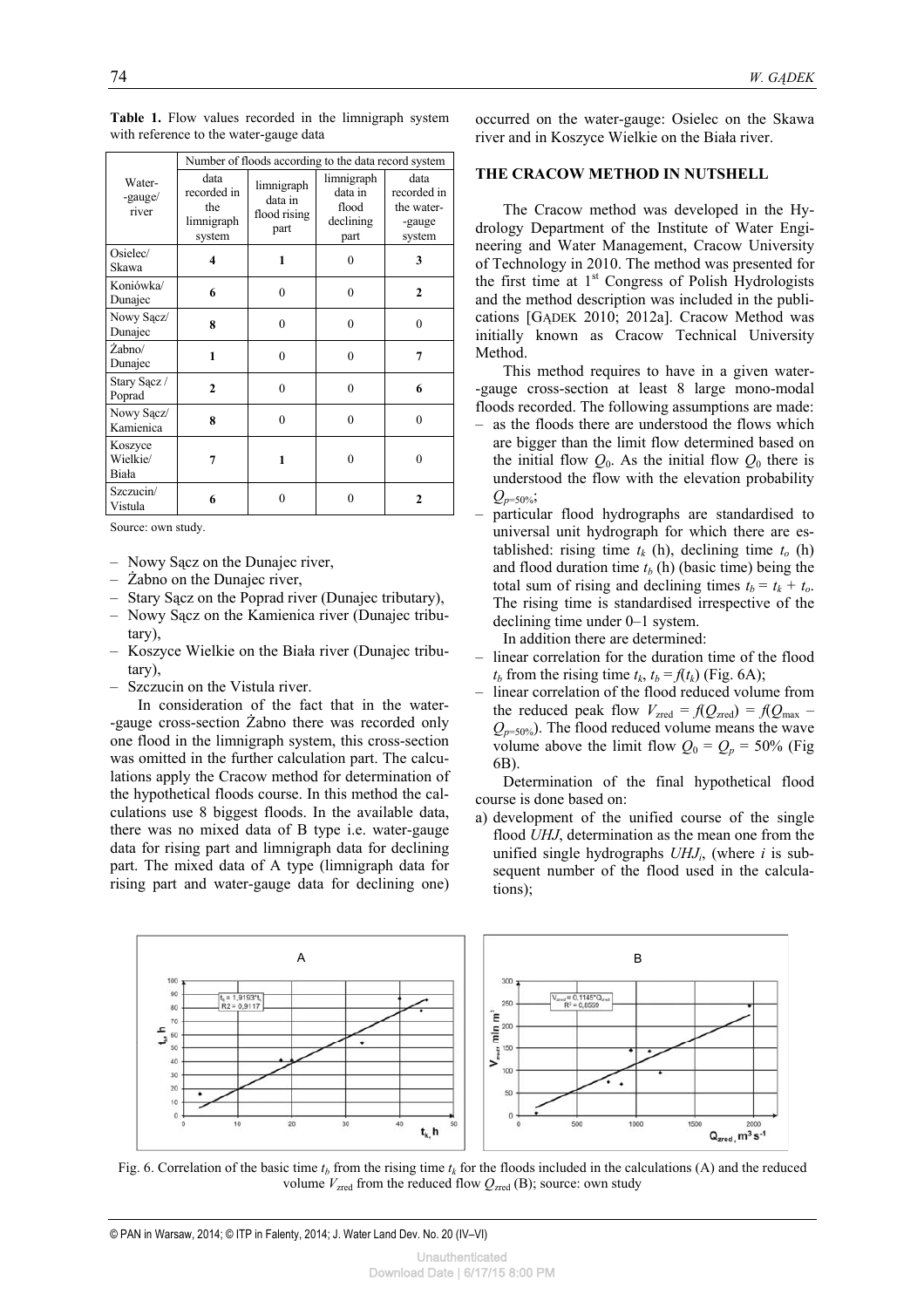- b) determination of the linear correlation for the flood duration time  $t_b$  from the rising time  $t_k$ ,  $t_b = f(t_k)$ (Fig. 6A),
- c) determination of the correlation of the flood reduced volume from the reduced peak flow  $V_{\text{zred}} =$  $f(Q_{\text{zred}}) = f(Q_{\text{max}} - Q_{p=50\%})$  (Fig. 6B).

The final shape and course of the flood are established based on the reduced volume determined from the correlation 6B for set peak flow, optimised rising time  $t_k$  (time  $t_b = f(t_k)$ ) and determined the measuring unified hydrograph *UHJ* for a given cross-section. The aim function in the assumed optimisation is the minimum difference between the set volume  $V_{\text{zred}} =$  $f(Q_{\text{max}} - Q_{p=50\%})$  and the searched volume for the set value of the rising time *tk*.

#### **OBTAINED RESULTS**

During the conducted analysis, there was done the comparison of the hypothetical floods determined while using the data recorded in the limnigraph system with the hypothetical flood obtained for the water-gauge data. In the next Figures from 7 to 13 there are presented the graphical courses of the determined hypothetical floods for the data recorded in both the limnigraph and water-gauge systems. Each time the flood determined on the data from the water-gauge record is presented with solid line whereas the flood developed on the limnigraph data is marked with the dashed line.

In the next three tables there are presented the numerical values of the individual parameters describing the determined hypothetical floods for both systems of the data record. In the Table 2 there are compared the values of total reduced volume and the reduced volume for the rising part and the declining part of the hypothetical flood. This statement refers to the hypothetical flood determined both for the limnigraph data and for the flows from the staff-gauge data.



Fig. 7. Hypothetical hydrograph at the Osielec water-gauge cross-section on the Skawa River for  $Q_{p=1\%}$  developed by the Cracow method based on the limnigraph data (Q\_l hydrograph) and the staff-gauge data (Q\_w hydrograph); source: own study



Fig. 8. Hypothetical hydrograph at the Koniówka water-gauge cross-section on the Dunajec River for  $Q_{p=1\%}$ developed by the Cracow method based on the limnigraph data (Q\_l hydrograph) and the staff-gauge data (Q\_w hydrograph); source: own study







Fig. 10. Hypothetical hydrograph at the Stary Sącz water-gauge cross-section on the Poprad River for  $Q_{p=1\%}$ developed by the Cracow method based on the limnigraph data (Q\_l hydrograph) and the staff-gauge data (Q\_w hydrograph); source: own study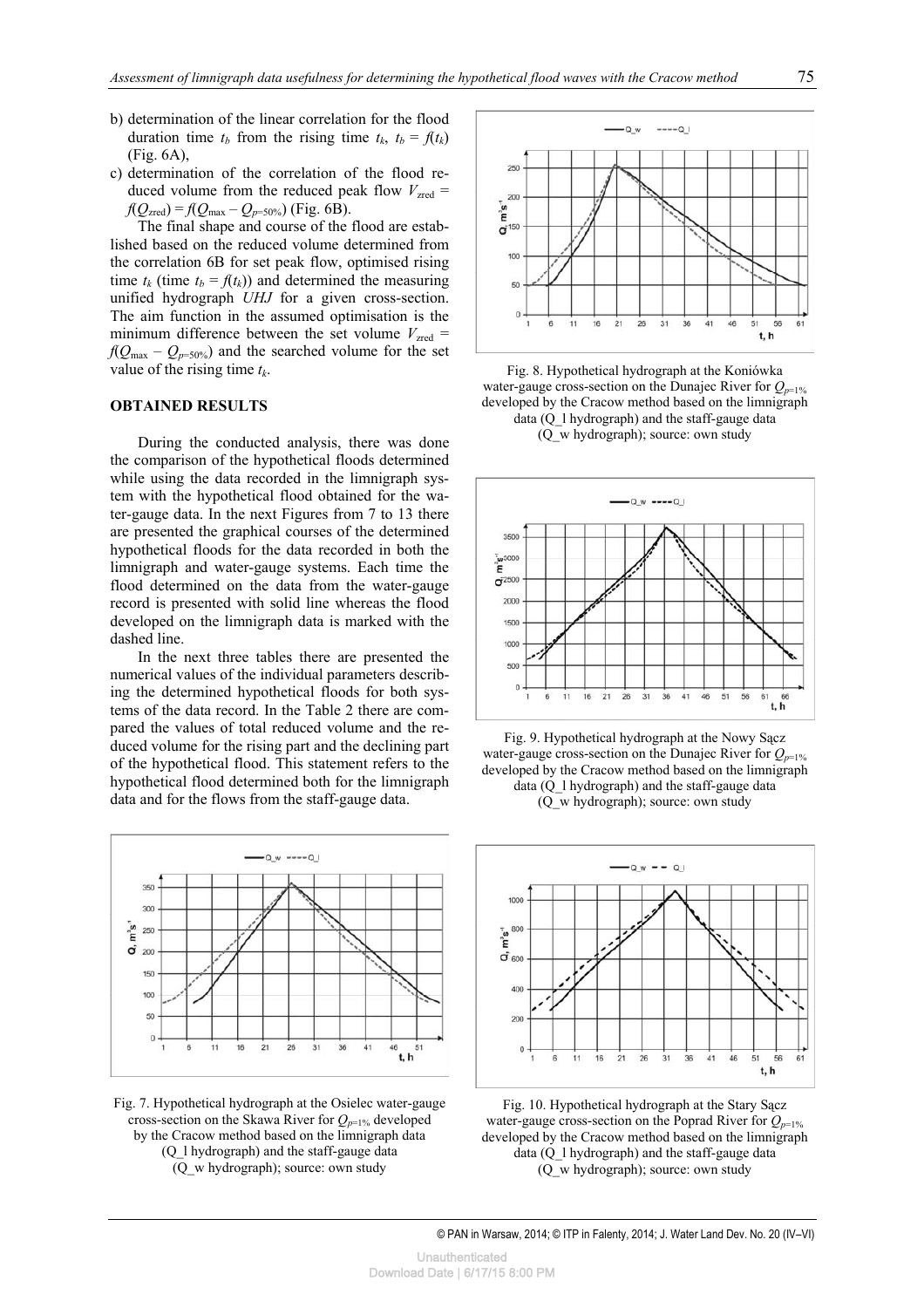

Fig. 11. Hypothetical hydrograph at the Nowy Sącz water-gauge cross-section on the Kamienica River for  $Q_{p=1\%}$  developed by the Cracow method based on the limnigraph data  $(Q_1)$  hydrograph) and the staff-gauge data (Q\_w hydrograph); source: own study



Fig. 12. Hypothetical hydrograph at the Koszyce Wielkie water-gauge cross-section on the Biała River for  $Q_{p=1\%}$ developed by the Cracow method based on the limnigraph data (Q\_l hydrograph) and the staff-gauge data (Q\_w hydrograph); source: own study



Fig. 13. Hypothetical hydrograph at the Szczucin water-gauge cross-section on the Vistula River for  $Q_{p=1\%}$ developed by the Cracow method based on the limnigraph data (Q\_l hydrograph) and the staff-gauge data (Q\_w hydrograph); source: own study

**Table 2.** Reduced volume values for the hypothetical floods determined by the Cracow method based on the data recorded in the limnigraph data system and for the data recorded in the staff-gauge system

|                                 | Reduced volume, $10^6 \text{ m}^3$ |                         |                       |                      |                         |                       |  |
|---------------------------------|------------------------------------|-------------------------|-----------------------|----------------------|-------------------------|-----------------------|--|
|                                 |                                    | limnigraph data         |                       | water-gauge data     |                         |                       |  |
| Water-<br>-gauge/<br>river      | lood rising<br>part                | flood<br>declining part | flood total<br>volume | flood rising<br>part | flood<br>declining part | flood total<br>volume |  |
| Osielec/<br>Skawa               | 9.1                                | 13.9                    | 23.0                  | 11.6                 | 12.3                    | 23.9                  |  |
| Koniówka/<br>Dunajec            | 4.5                                | 14.3                    | 18.8                  | 5.7                  | 12.2                    | 18.0                  |  |
| <b>Nowy</b><br>Sącz/<br>Dunajec | 172.0                              | 175.0                   | 346.0                 | 167.0                | 162.0                   | 330.0                 |  |
| Stary Sącz/<br>Poprad           | 40.1                               | 33.1                    | 73.2                  | 46.3                 | 39.8                    | 86.1                  |  |
| Nowy<br>Sącz/<br>Kamienica      | 13.9                               | 11.6                    | 25.5                  | 15.2                 | 10.2                    | 25.4                  |  |
| Koszyce<br>Wielkie/<br>Biała    | 39.0                               | 26.8                    | 65,8                  | 48.3                 | 22.3                    | 70.6                  |  |
| Szczucin/<br>Vistula            | 503.0                              | 448.0                   | 951.0                 | 570.0                | 412.0                   | 982.0                 |  |

Source: own study.

Whereas, in the Table 3 there is given for the analysis the relative difference in volume in relation to the values developed for the hypothetical flood determined for the data from the water-gauge system:

$$
\Delta V = \frac{V_{L\ell m} - V_{L,w}}{V_{L,w}} 100\% \tag{1}
$$

**Table 3.** Relative difference values of the reduced volume calculated according to the correlations (eq. 1) for the hypothetical floods determined by the Cracow method while using the data recorded in the limnigraph system in relation to the hypothetical flood determined for the data recorded in the staff-gauge system

| Water-gauge/                             | Relative difference, % |                         |                       |  |
|------------------------------------------|------------------------|-------------------------|-----------------------|--|
| river                                    | flood rising<br>part   | flood<br>declining part | flood total<br>volume |  |
| Osielec/<br>Skawa                        | 27.6                   | $-11.8$                 | 3.7                   |  |
| Koniówka/<br>Dunajec                     | 26.8                   | $-14.3$                 | 4.4                   |  |
| Nowy Sacz/<br>Dunajec                    | $-2.3$                 | $-7.1$                  | $-4.7$                |  |
| Stary Sacz /<br>Poprad                   | 15.3                   |                         | 17.5                  |  |
| Nowy Sacz/<br>Kamienica                  | 9.2                    |                         | $-0.4$                |  |
| Koszyce Wielkie/<br>23.9<br><b>Biała</b> |                        | $-16.8$                 | 7.3                   |  |
| Szczucin/<br>Vistula                     | 13.3                   | $-8.0$                  | 3.3                   |  |

Source: own study.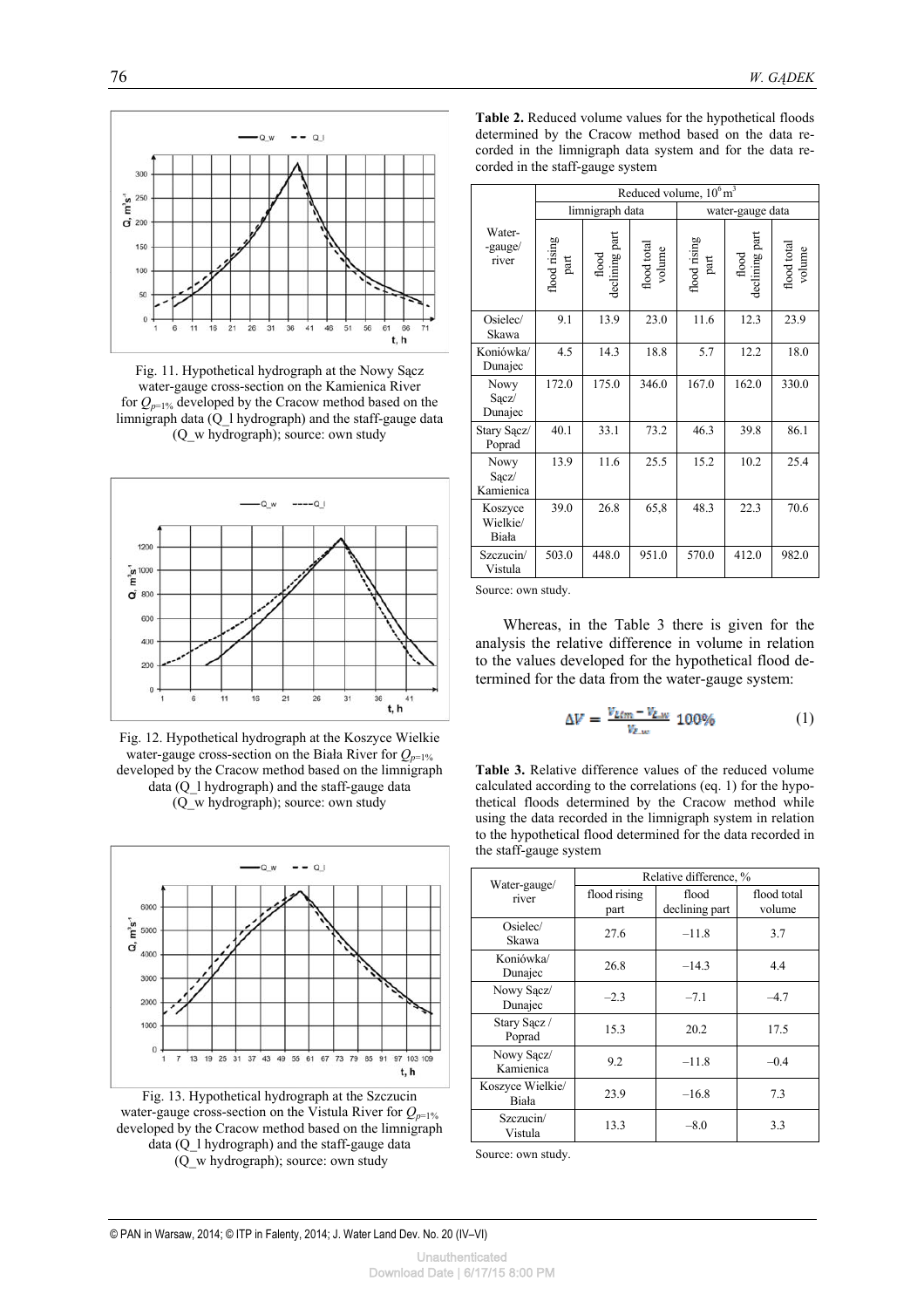where:

- Δ*V* relative difference in volume with reference to the hypothetical flood determined with the Cracow method for the data from the water- -gauge system, %;
- *VLim* hypothetical flood volume calculated for the flood developed for the limnigraph data,  $10<sup>6</sup>$  $m^3$ ;
- *VŁ.w* hypothetical flood volume calculated for the flood developed for the water-gauge data,  $10^6 \text{ m}^3$ .

The last Table 4 shows the rising, declining and basic time values for both types of the hypothetical floods (water-gauge and limnigraph).

**Table 4.** Rising, declining and basic time values for the hypothetical floods determined by the Cracow method while using the data recorded in the limnigraph system and for the flows determined based on the data recorded in the staff- -gauge system

|                            | Time, h                                                                                                                                                                                                                                                                                                                                                                                                                                                                                                                                                                                                                   |                         |       |                      |                         |       |
|----------------------------|---------------------------------------------------------------------------------------------------------------------------------------------------------------------------------------------------------------------------------------------------------------------------------------------------------------------------------------------------------------------------------------------------------------------------------------------------------------------------------------------------------------------------------------------------------------------------------------------------------------------------|-------------------------|-------|----------------------|-------------------------|-------|
|                            | limnigraph data                                                                                                                                                                                                                                                                                                                                                                                                                                                                                                                                                                                                           |                         |       | water-gauge data     |                         |       |
| Water-<br>-gauge/<br>river | flood rising<br>$\operatorname*{part}% \left( X\right) \equiv\operatorname*{part}% \left( X\right) \equiv\operatorname*{part}% \left( X\right) \equiv\operatorname*{part}% \left( X\right) \equiv\operatorname*{supp}\left( X\right) \equiv\operatorname*{supp}\left( X\right) \equiv\operatorname*{supp}\left( X\right) \equiv\operatorname*{supp}\left( X\right) \equiv\operatorname*{supp}\left( X\right) \equiv\operatorname*{supp}\left( X\right) \equiv\operatorname*{supp}\left( X\right) \equiv\operatorname*{supp}\left( X\right) \equiv\operatorname*{supp}\left( X\right) \equiv\operatorname*{supp}\left( X\$ | flood<br>declining part | basic | flood rising<br>part | flood<br>declining part | basic |
| Osielec/<br>Skawa          | 25                                                                                                                                                                                                                                                                                                                                                                                                                                                                                                                                                                                                                        | 27                      | 52    | 19                   | 29                      | 48    |
| Koniówka/<br>Dunajec       | 19                                                                                                                                                                                                                                                                                                                                                                                                                                                                                                                                                                                                                        | 36                      | 55    | 15                   | 42                      | 57    |
| Nowy Sącz/<br>Dunajec      | 35                                                                                                                                                                                                                                                                                                                                                                                                                                                                                                                                                                                                                        | 33                      | 68    | 32                   | 32                      | 64    |
| Stary Sącz /<br>Poprad     | 32                                                                                                                                                                                                                                                                                                                                                                                                                                                                                                                                                                                                                        | 29                      | 61    | 28                   | 24                      | 52    |
| Nowy Sącz/<br>Kamienica    | 39                                                                                                                                                                                                                                                                                                                                                                                                                                                                                                                                                                                                                        | 34                      | 73    | 32                   | 35                      | 67    |
| Koszyce<br>Wielkie/ Biała  | 29                                                                                                                                                                                                                                                                                                                                                                                                                                                                                                                                                                                                                        | 13                      | 42    | 22                   |                         | 37    |
| Szczucin/<br>Vistula       | 56                                                                                                                                                                                                                                                                                                                                                                                                                                                                                                                                                                                                                        | 52                      | 108   | 51                   | 54                      | 105   |

Source: own study.

#### **SUMMARY**

While approaching the assessment of the influence of the data from limnigraph system on the final course of the hypothetical floods, it was presumed that the difference in relation to the hydrograph determined on the flows established on the data read from the staff-gauge would be significant. However, it is not so; the differences, that can be observed, refer to the rising time, where the time for every watergauge cross-section is bigger while using the limnigraph data. Whereas, the declining time is shorter in general. It is also noticeable that shift in the rising time for the limnigraph data amounts ca. 6 hours, which means that in case of having the information that the data for a specific flood is recorded in the limnigraph system, it is possible to assign the particular hydrograph input values to the hour 12.00 and you

will automatically obtain the correction of the hydrograph course by the value of the occurring error. However, there is no such information, i.e. such correction cannot be done.

Significantly bigger problem happens in case of the hypothetical flood volume. Based on the obtained results, it is possible to draw a conclusion that in case of the similar group of floods recorded in the limnigraph system there are small differences in the floods volume in relation to the hydrographs determined on the flows from the staff-gauge. At 7 analyzed watergauge cross-sections, it is a too long-range conclusion. What can be noticed is that the volume in the rising part is bigger, whereas in the declining part it is smaller in relation to the flood determined for the data from the water-gauge system. The mistake being made in the volume estimation of the hypothetical floods, while using the limnigraph data, is small enough to expect that the hypothetical hydrographs developed on the limnigraph data would not disturb significantly the actions connected with usage of this type of data in the design works or expert opinions.

One can assume that the Cracow method, by making allowance in the calculation procedure for the correlations of the basic time and rising time as well as the flood volume from the maximum flow at peak, reduces the disturbances caused by other data presentation method on the flow in the river-bed.

## **REFERENCES**

- APEL H., THIEKEN A.H., MERZ B., BLÖSCHL G. 2006. A probabilistic modelling system for assessing flood risks. Natural Hazards. Vol. 38 p. 295–308.
- BAPTISTA M., MICHEL C. 1990. Influence des characteristiques hydrauliques des bies sur la propagation des pointes de crue. La Houille Blanche. No 2 p. 141–148.
- BOUGHTON W., DROOP O. 2003. Continuous simulation for design flood estimation – a review. Environmental Modelling and Software. Vol. 18 p. 309–318.
- BÜCHELE B., KREIBICH H., KRON A., THIEKEN A., IHRIINGER J., OBERLE P., MERZ B., NESTMANN F. 2006. Flood-risk mapping: contributions towards an enhanced assessment of extreme events and associated risks. Natural Hazards and Earth System Sciences. Vol. 6 p. 485–503.
- BYCZKOWSKI A. 1996. Hydrologia [Hydrology]. T. 1. Warszawa. SGGW. ISBN 83-00-02925 pp. 375.
- CBSiPWM 1971. Przykłady obliczeń hydrologicznych do opracowań wodno-melioracyjnych [Hydrological calculations for land reclamation studies: examples]. Warszawa. Praca studialna. Nr 126.
- CIEPIELOWSKI A., DĄBKOWSKI Sz.L. 2006. Metody obliczeń przepływów maksymalnych w małych zlewniach rzecznych [Methods for calculating maximum discharges in small catchments]. Bydgoszcz. Ofic. Wydaw. Projprzem – EKO. ISBN 978-83-922194-1-5 pp. 311.
- ERNST J., DEWALS B.J, DETREMBLEUR S., ARCHAMBEAU P. 2010. Micro-scale flood risk analysis based on detailed 2D hydraulic modelling and high resolution geographic data Natural hazards. Natural Hazards. Vol. 55 p. 181– 209.
- GĄDEK W. 2010. Fale hipotetyczne o zadanym prawdopodobieństwie przepływu w kulminacji. Hydrologia w inżynierii i gospodarce wodnej [Hypothetical flood

© PAN in Warsaw, 2014; © ITP in Falenty, 2014; J. Water Land Dev. No. 20 (IV–VI)